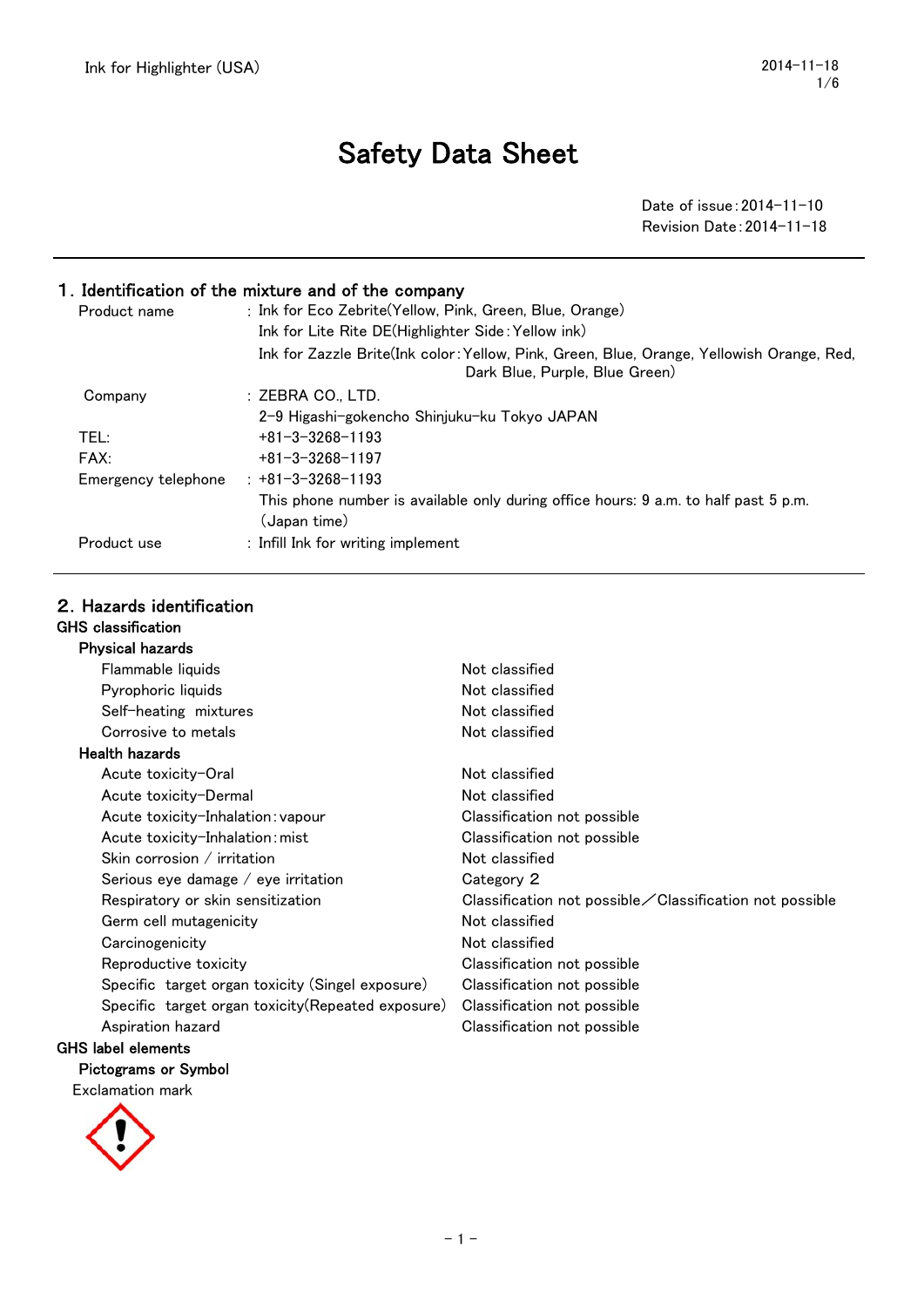#### Signal Word

Warning

#### Hazard statement

・Causes serious eye irritation

#### Precautionary Statements

## Prevention

- ・Read label and Material Safety Data Sheet before use.
- ・Wear protective gloves/eye protection.
- ・Wash hand throughly after handling
- ・Avoid release to the environment

#### Response

- ・IF IN EYES: Rinse continuously with water for several minutes. Remove contact lenses if present and easy to do . Continue rinsing
- ・If eye irritation persists : Get medical advice/attention

#### Storage

・Store in a well ventilated place. Keep cool and container tightly closed.

#### **Disposal**

・Dispose of contents/container to in accordance with local government regulation.

## 3.Composition/information on ingredients

#### **Mixture** Component and Amount

|                            |            |                      | Reference Number in Gazetted List in Japan |
|----------------------------|------------|----------------------|--------------------------------------------|
| Component                  | Amount     | CAS No.              | (Japanese Chemical Substances Control Act) |
| <b>Pigment Dispersions</b> | $40 - 55%$ | <b>Nondisclosure</b> | <b>Nondisclosure</b>                       |
| Glvcerol                   | $20 - 30%$ | $56 - 81 - 5$        | $(2)-242$                                  |
| Water                      | $20 - 40%$ |                      |                                            |
| Additives                  | $0 - 5%$   | <b>Nondisclosure</b> | Nondisclosure                              |

## 4.First-aid measures

## After inhalation:

Call a doctor/physician if you feel unwell.

Remove victim to fresh air and keep at rest in a position comfortable for breathing.

## After skin contact:

Call a doctor/physician if you feel unwell.

If skin irritation occurs: Get medical advice/attention

#### After eye contact:

Rinse continuously with water for several minutes. Remove contact lenses if present and easy to do  $-$  continue rinsing If eye irritation persists: Get medical advice/attention

#### After ingestion:

Call a doctor/physician if you feel unwell.

#### Protection of the person who takes first aid

Nothing in particular.

## 5.Fire-fighting measures

#### Suitable Extinguishing media

Carbon dioxide, dry chemical powder, water fog, foam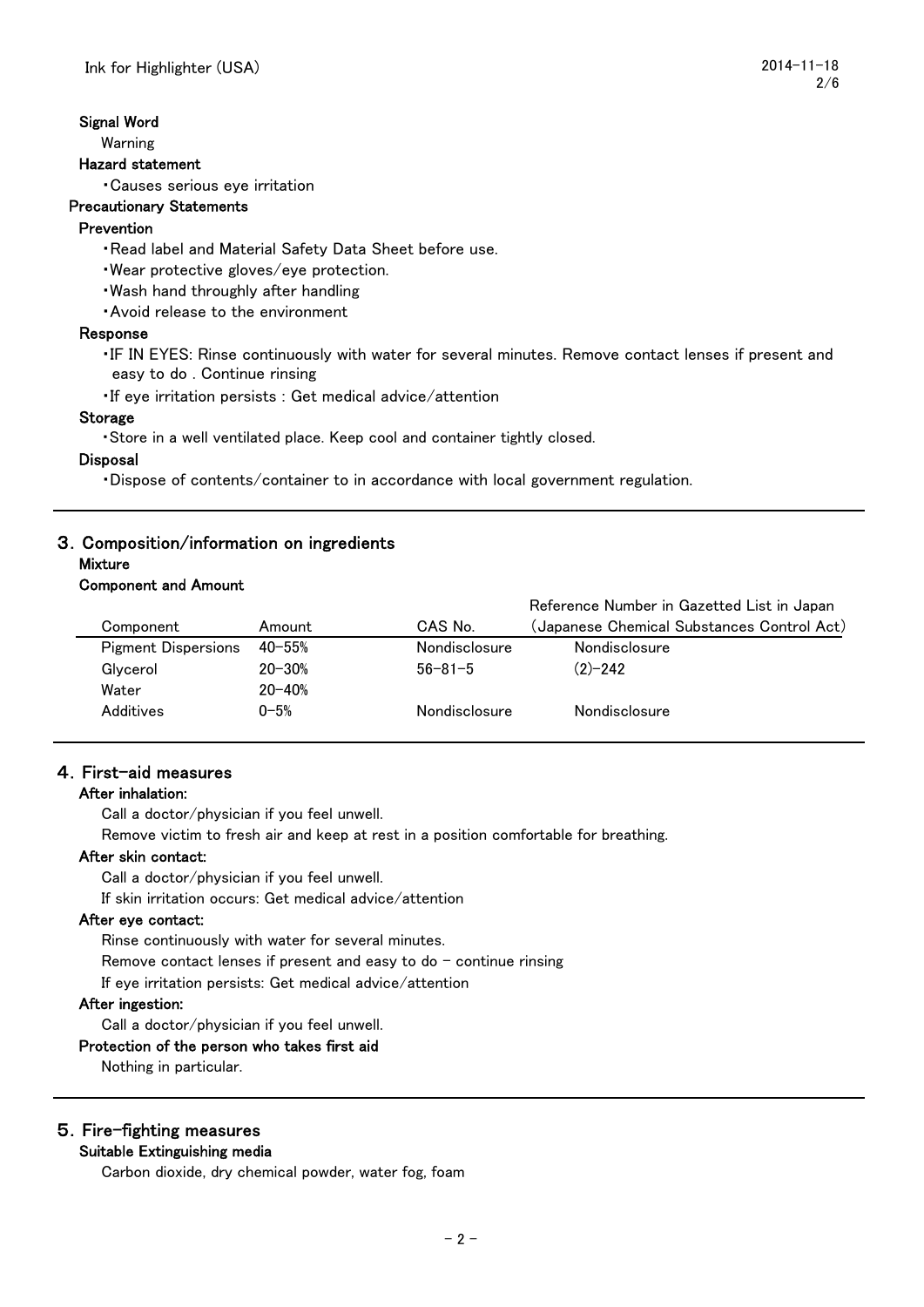#### Prohibition extinguishing media for safety reason

Water spray (straight)

#### Specific hazards

This product is not combustible.But evaporated residue is combustible.

May produce toxic fumes if burning.

Specific fire fighting procedures

If safe to do so, move undamaged containers from the fire area.

If can't move the container , cool containers and surrounding with spray water.

Cool containers with large quantities of water until well after extinguished the fire.

#### Special protective equipment for fire-fighters

Fire-fighting should be performed from the windward side.

Respiratory protection, and other suitable protective equipment

#### 6.Accidental release measures

#### Personal precautions

The pollution area should be established as off limits without concerned persons.

#### Protective equipment and emergency measure

Do not touch the leakage or its damaged container without suitable protection.

Do not walk through the leakage.

Keep sufficient ventilation if the area is indoor.

Remove ignition sources.

#### Environmental precautions

Keep away from drains, and prevent from releasing to the environment.

#### Methods for cleaning up

Use non-flammable absorbent materials, and put them in airtight container.

Dispose of absorbent in accordance with law.

#### Prevention of secondary disaster

Remove nearby ignition source and hot surface.

#### 7.Handling and storage

#### Handling

#### Technical measures

Do suitable equipment measures and use suitable protection that refer to

"8.Exposure control/ personal protection".

#### Local exhaust ventilation and general ventilation

Use local exhaust ventilation and general ventilation that refer to

"8.Exposure control/ personal protection".

#### **Caution**

When handling do not use high temperature articles, spark and fire.

Handle container with care, do not make it turn over, drop, give impact and drag.

Do not breathe, contact and swallow.

Maintain air concentrations below exposure limit using exhaust ventilation.

Do not eat, drink or smoke when using this product.

Wash hand throughly after handling.

Use only outdoors or in awell-ventilated area.

Avoid release to the environment.

#### Avoid contact

Refer to section 10 about stability and reactivity.

#### Storage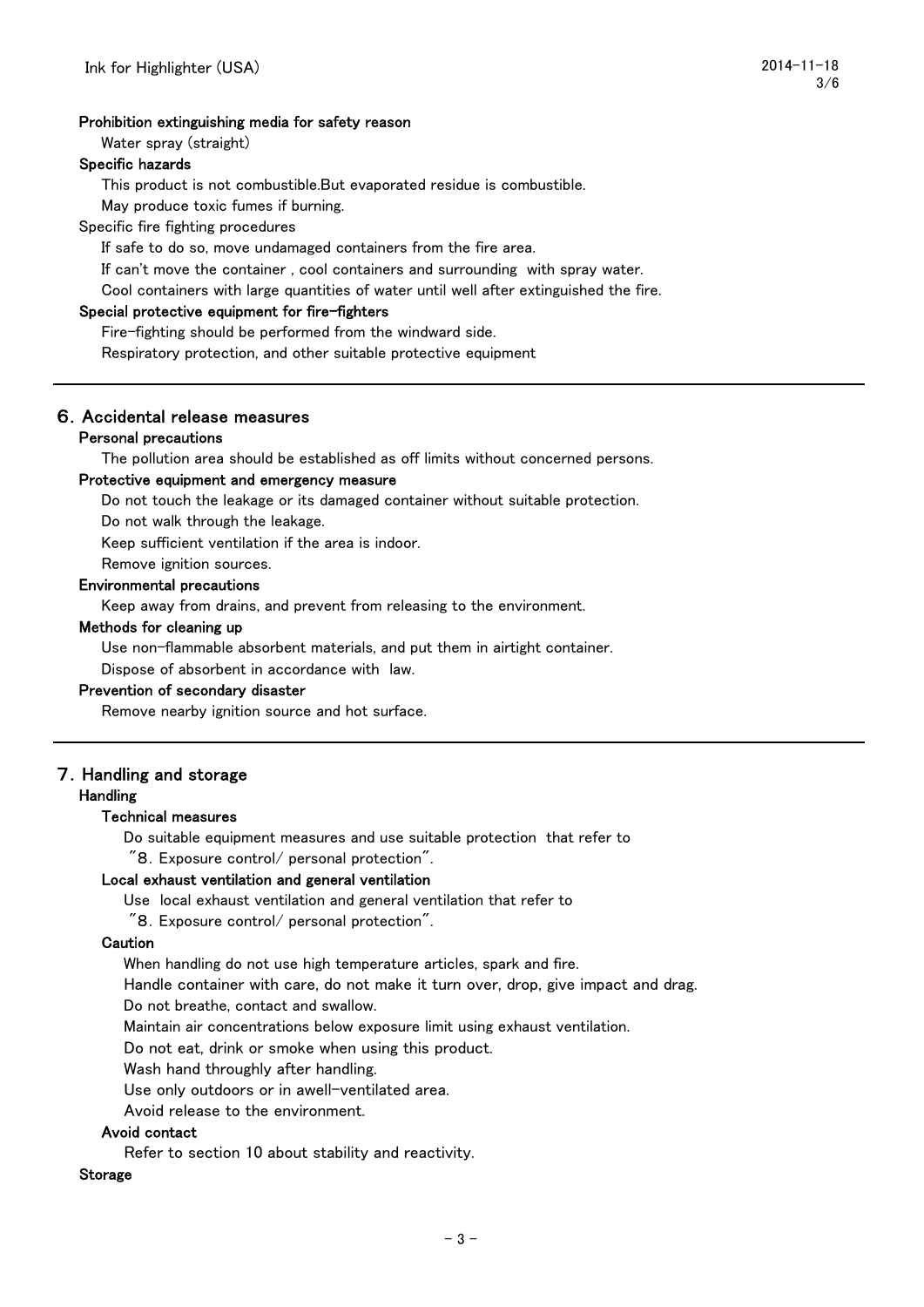#### Incompatible materials

Refer to section 10 about stability and reactivity.

#### Storage condition

Store away from heat/sparks/open flames – No smoking Store in a well ventilated place. Keep cool and container tightly closed. Store locked up.

#### The Containers

Use the container that our company filled up when ship products

#### 8.Exposure control/ personal protection Exposure limit values

|               | Permissible concentration                    |                                 | Administrative levels                            |
|---------------|----------------------------------------------|---------------------------------|--------------------------------------------------|
| Chemical name | The Japan Society for<br>Occupational Health | <b>ACGIH TLV-TWA</b>            | Ministry of Health, Labour and<br>Welfare(JAPAN) |
| Glvcerol      | Not established                              | $10$ mg/m $3$ (mist, TWA, 2009) | Not established                                  |

#### Equipment measures

Put up local exhaust ventilation.Use explosion-proof electrical/ventilating/lighting.

Take precautionary measures against static discharge.

Put up emergency eyewash and shower in case of storage or handling about this product.

#### Protection

#### Respiratory protection

If necessary use suitable respiratory protection.

#### Hand protection

Use suitable protective gloves.

#### Eye protection

Use suitable eye protection.

#### Skin/body protection

If necessary use suitable face protection.

#### Hygiene measures

Do not eat ,drink or smoke when using this product.

Wash thoroughly after handling.

#### 9.Physical and chemical properties

| Appearance                               | <b>Coloring Liquid</b>        |
|------------------------------------------|-------------------------------|
| Odour                                    | Peculiar odour                |
| рH                                       | $5.8 - 7$                     |
| Melting point $\angle$ Coagulating point | No data available             |
| Boiling point                            | No data available             |
| Flash point                              | Over $100^{\circ}$ C          |
| <b>Explosive limit UEL</b>               | No data available             |
| <b>Explosive limit LEL</b>               | No data available             |
| Vapour pressure                          | No data available             |
| Vapour density                           | No data available             |
| Specific gravity                         | 11                            |
| Water solubility                         | This ink is soluble in water. |
| Partition coefficient n-octanol/water    | No data available             |
| Ignition point                           | No data available             |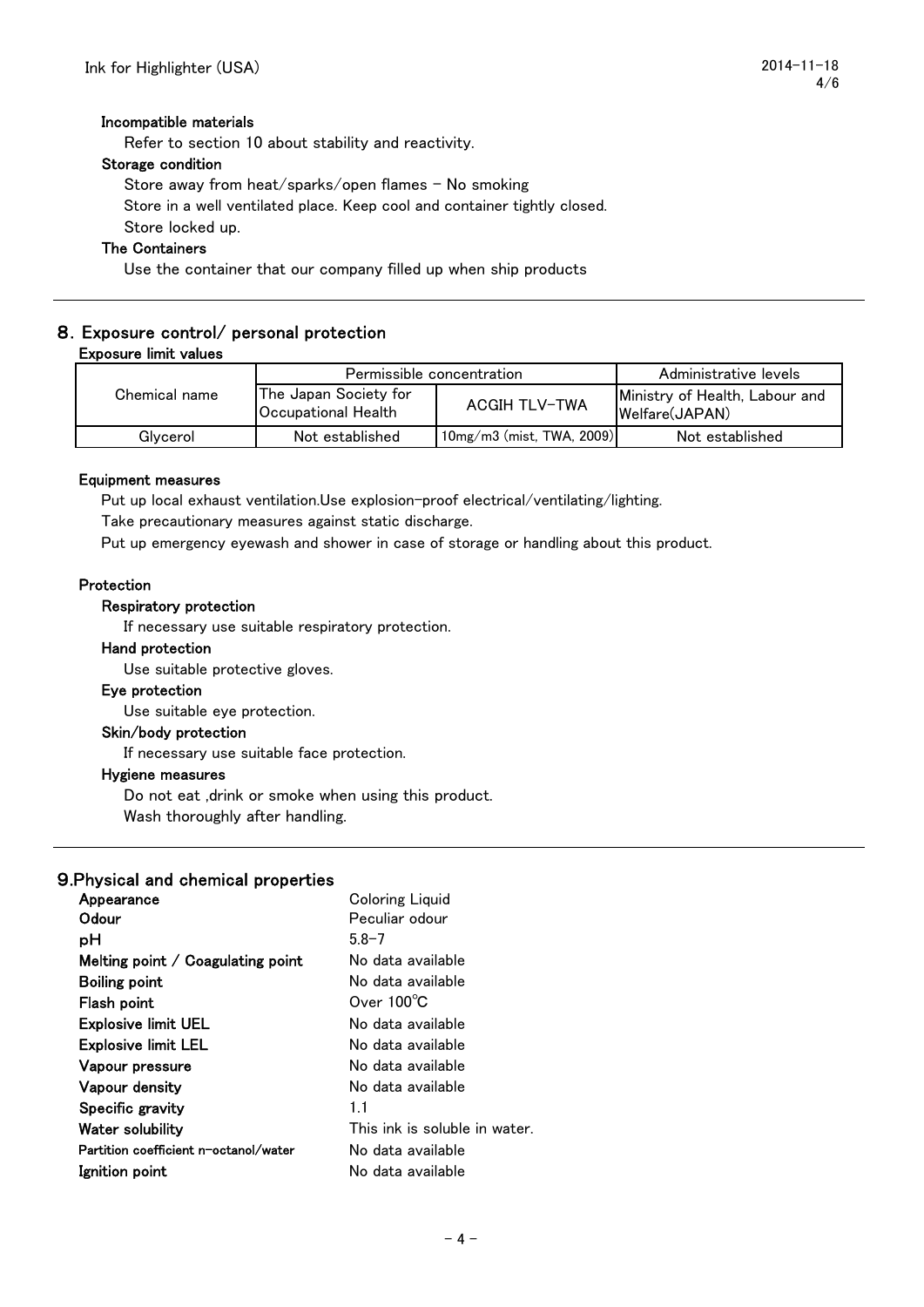| <b>Decomposition point</b>                            | No data available |                                                         |
|-------------------------------------------------------|-------------------|---------------------------------------------------------|
| 10. Stability and reactivity                          |                   |                                                         |
| <b>Chemical stability</b>                             |                   | This product is stable in normal condition.             |
| <b>Materials to Avoid</b>                             | No data available |                                                         |
| <b>Conditions to avoid</b>                            | No data available |                                                         |
| Incompatible materials                                | No data available |                                                         |
| Hazardous decomposition products<br>No data available |                   |                                                         |
| 11. Toxicological information                         |                   |                                                         |
| Acute toxicity-Oral                                   |                   | Not classified                                          |
| Acute toxicity-Dermal                                 |                   | Not classified                                          |
| Acute toxicity-Inhalation: vapour                     |                   | Classification not possible                             |
| Acute toxicity-Inhalation: mist                       |                   | Classification not possible                             |
| Skin corrosion / irritation                           |                   | Not classified                                          |
| Serious eye damage / eye irritation                   |                   | Category 2                                              |
| Respiratory or skin sensitization                     |                   | Classification not possible∕Classification not possible |
| Germ cell mutagenicity                                |                   | Not classified                                          |
| Carcinogenicity                                       |                   | Not classified                                          |
| Reproductive toxicity                                 |                   | Classification not possible                             |
| Specific target organ toxicity (Singel exposure)      |                   | Classification not possible                             |
| Specific target organ toxicity (Repeated exposure)    |                   | Classification not possible                             |
| <b>Aspiration hazard</b>                              |                   | Classification not possible                             |
|                                                       |                   |                                                         |
| 12. Ecological information                            |                   |                                                         |
| Hazardous to the aquatic environment (acute)          |                   | Not classified                                          |
| Hazardous to the aquatic environment (chronic)        |                   | Not classified                                          |
| Degradability                                         |                   | No data is available                                    |
| <b>Bioaccumulative potential</b>                      |                   | No data is available                                    |

5/6

## 13. Disposal considerations

## Waste residues

Disposal must be made according to official regulations. Avoid release to the environment.

#### Contaminated container and packaging

Do not flush into the sewer.

Remove all contents when you dispose of empty containers.

Mobility in soil and the Mobility in soil and the Mobility in soil and the Mobility in soil and the Mobility in Soil and Mobility in Soil and Mobility in Soil and Mobility in Soil and Mobility in Soil and Mobility in Soil

## 14.Transport information

The contents are as follows when transport only ink

## International regulation

| IMDG (maritime transport) |                |
|---------------------------|----------------|
| UN No.                    | Not applicable |
| Class                     |                |